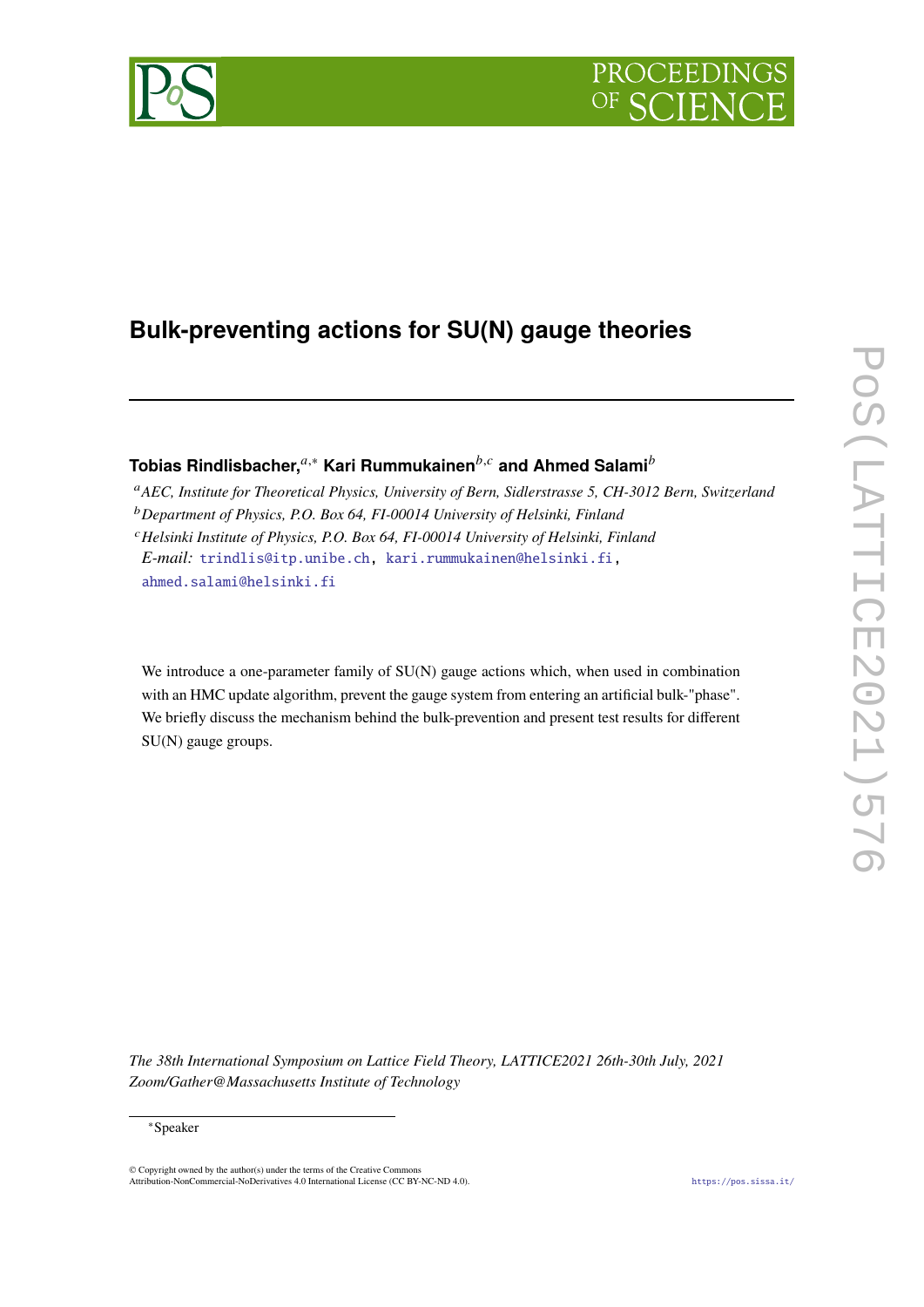# **1. Intorduction**

Following Wilson's prescription, the lattice discretization of a  $SU(N)$  gauge theory is obtained by promoting the Lie algebra valued continuum gauge field,

<span id="page-1-1"></span>
$$
A_{\mu}(x') = \sum_{I} A_{\mu}^{I}(x') T^{I} \quad , \quad \text{span}\{T^{I}\}_{I=1,...,N^{2}-1} = \text{su}(N) , \tag{1}
$$

to Lie group valued link variables,

<span id="page-1-0"></span>
$$
U_{\mu}(x) = \mathcal{P} e^{i \int_{ax}^{a(x+\hat{\mu})} dx' A_{\mu}(x')} \in SU(N) , \qquad (2)
$$

which can be interpreted as the gauge parallel transporters along links from a site  $x$  to a neighbouring site  $x + \hat{\mu}$ . The leading P on the right-hand side of [\(2\)](#page-1-0) indicates that path ordering should be applied when evaluating the exponential of the line integral. The relation between the coordinate  $x' \in \mathbb{R}^4$ in [\(1\)](#page-1-1) and the coordinate  $x \in \mathbb{Z}^4$  in [\(2\)](#page-1-0) is given by  $x = ax'$ , where a is the lattice spacing, and  $\hat{\mu}$ refers to the unit vector in  $\mu$ -direction. Parallel transporters over longer distances are then expressed as product of consecutive link variables and a lattice gauge action can be defined in terms of link variables by requiring that in the limit  $(a \rightarrow 0)$  the lattice gauge action converges to the continuum gauge action,

$$
S_G = \frac{1}{4 g_0^2} \int d^4 x' \, \text{tr} \big( F_{\mu\nu}(x') F_{\mu\nu}(x') \big) \,. \tag{3}
$$

Wilson proposed the gauge action [\[1\]](#page-8-0)

<span id="page-1-2"></span>
$$
S_{G,W} = \frac{\beta}{N} \sum_{x} \sum_{\mu < \nu} \text{Re tr} \big( \mathbb{1} - U_{\mu\nu}(x) \big) \,, \tag{4}
$$

which, as is well known, satisfies the above condition and is here written in terms of the inverse bare gauge coupling  $\beta = 2 N/g_0^2$  and the plaquette variables

$$
U_{\mu\nu}(x) = U_{\mu}(x) U_{\nu}(x+\hat{\mu}) U_{\mu}^{\dagger}(x+\hat{\nu}) U_{\nu}^{\dagger}(x) .
$$
 (5)

The gauge action [\(4\)](#page-1-2) and improved versions of it [\[2\]](#page-8-1) are presumably the most well known and most used ones in Monte Carlo studies of  $SU(N)$  lattice gauge theories. They are, however, not unique and might not be the best choice for the study of lattice gauge theories at strong coupling, as they allow the gauge system to enter a so-called "bulk-phase". The latter is not necessarily a proper phase, but simply a region in parameter space of the lattice theory where lattice artefacts dominate in ensemble averages. As a consequence the relation between lattice and continuum results becomes very complicated or can even be lost completely, if bulk and continuum phase are separated by a first order transition.

### <span id="page-1-3"></span>**2. Avoiding the lattice bulk phase**

In this section we propose a characterization of "bulk configuration" in  $SU(N)$  lattice gauge systems, that allows for the definition of a family of lattice gauge actions, which separate such bulk configurations from regular ones by an infinite potential barrier, while still yielding the same naive continuum limit as Wilson's gauge action.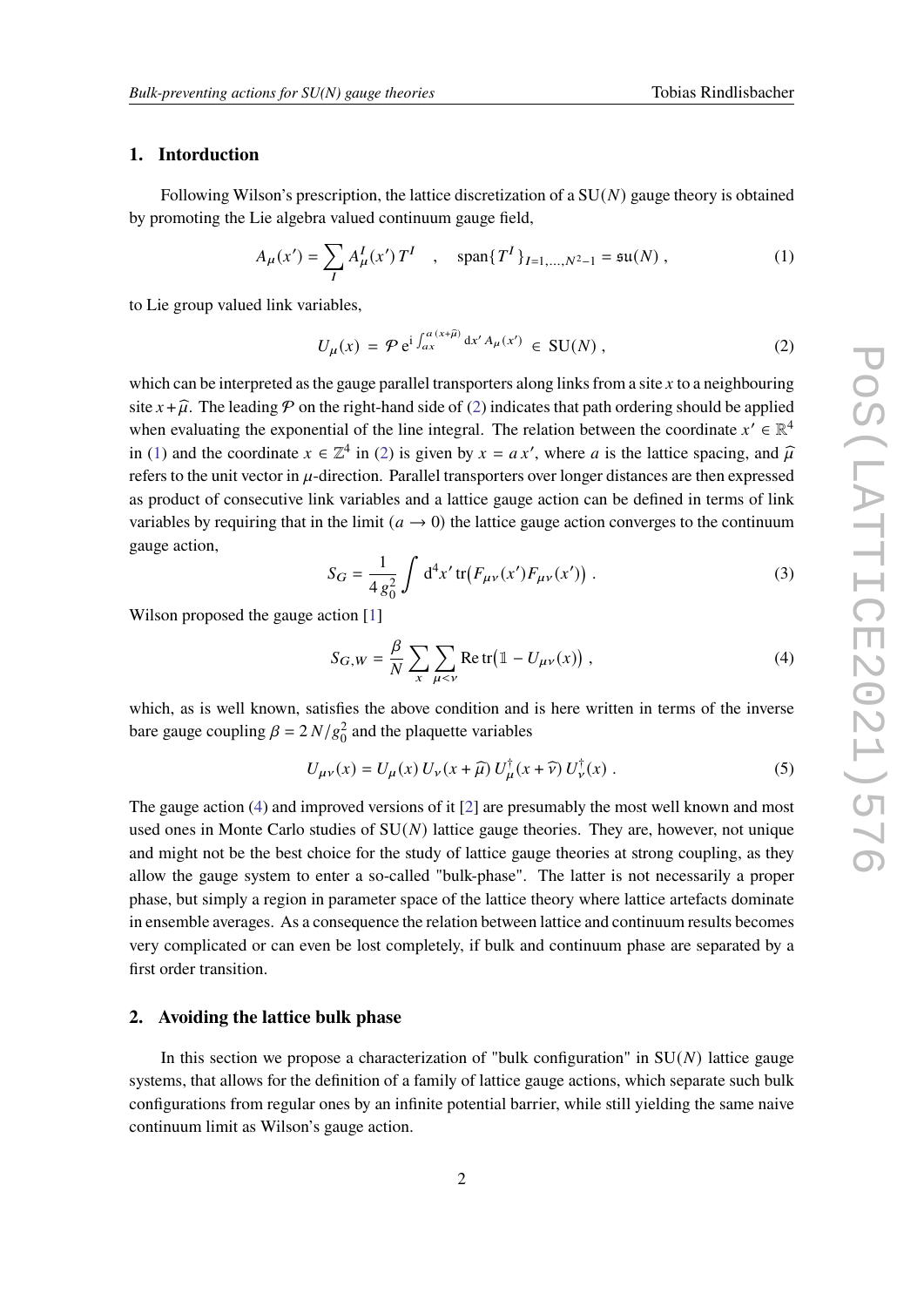#### <span id="page-2-5"></span>**2.1 Motivation in** U(1)

In the  $U(1)$  case, the Wilson gauge action in [\(4\)](#page-1-2) reduces to

<span id="page-2-1"></span>
$$
S_{G,W} = \beta \sum_{x} \sum_{\mu < \nu} \text{Re} \big( \mathbb{1} - U_{\mu\nu}(x) \big) \,, \tag{6}
$$

and the Abelian link variables can be written as

$$
U_{\mu}(x) = e^{i \theta_{x,\mu}} \quad \text{with} \quad \theta_{x,\mu} = a A_{\mu}(x) \in (-\pi, \pi] \ . \tag{7}
$$

Let us now define,

<span id="page-2-0"></span>
$$
\Theta_{x,\mu\nu} = \theta_{x,\mu} + \theta_{x+\hat{\mu},\nu} - \theta_{x+\hat{\nu},\mu} - \theta_{x,\nu} \in (-4\pi, 4\pi] \,, \tag{8}
$$

and note that while  $\Theta_{x,\mu\nu}$  in [\(8\)](#page-2-0) can vary in the interval (-4 $\pi$ , 4 $\pi$ ], the gauge action [\(6\)](#page-2-1) depends only on

$$
\arg(U_{\mu\nu}(x)) \in (-\pi, \pi] \tag{9}
$$

As illustrated in Fig. [1,](#page-2-2) the gauge action [\(6\)](#page-2-1) produces a bulk-transition at  $\beta = \beta_b \approx 1$ . For  $\beta < \beta_b$ , the system is in the bulk phase, where the lattice spacing, a, can be considered large and  $\Theta_{x,\mu\nu}$ from [\(8\)](#page-2-0) explores the full  $(-4\pi, 4\pi]$ -interval. For  $\beta > \beta_b$ , the system is in the continuum phase, where the lattice spacing tends to zero if  $\beta \to \infty$ . In this phase,  $\Theta_{x,\mu\nu}$  can still be outside the  $(-\pi, \pi]$ -interval, but the fraction of such plaquettes quickly drops as  $\beta$  is increased and most of the time, one has that  $\Theta_{x,\mu\nu} = \arg(U_{\mu\nu}(x))$ .

<span id="page-2-2"></span>

**Figure 1:** The U(1) lattice gauge theory with Wilson gauge action [\(6\)](#page-2-1) undergoes a bulk-transition at  $\beta = \beta_b \approx 1$ . For  $\beta < \beta_b$ , the system is in the bulk phase, where the lattice spacing,  $a$ , can be considered large and  $\Theta_{x,\mu\nu}$  from [\(8\)](#page-2-0) explores the full  $(-4\pi, 4\pi]$ interval. For  $\beta > \beta_h$ , the system is in the continuum phase, where the lattice spacing tends to zero if  $\beta \rightarrow \infty$ . In this phase,  $\Theta_{x,\mu\nu}$  can still be outside the  $(-\pi, \pi]$ -interval, but the fraction of such plaquettes quickly drops as  $\beta$  is increased and one mostly has  $\Theta_{x,\mu\nu} = \arg(U_{\mu\nu}(x))$ .

<span id="page-2-3"></span>(a) link wraps around  $(-\pi, \pi]$ -interval:



<span id="page-2-4"></span>(b)  $\Theta_{x,\mu\nu}$  grows continuously:



**Figure 2:** The figure illustrates the two different ways in which  $\Theta_{x,\mu\nu}$  form [\(8\)](#page-2-0) can grow beyond the  $(-\pi, \pi]$ interval: a) a single link (between x and  $x + \hat{\mu}$ ) winds around  $(\pi, \pi]$  which adds almost  $2 \pi$  to  $\Theta_{x,\mu\nu}$ ; b) no link wraps around the  $(-\pi, \pi]$ -interval,  $\Theta_{x,\mu\nu}$  grows continuously bigger than  $\pi$ .

The fact that plaquettes with  $\Theta_{x, \mu y} \notin (-\pi, \pi]$  also appear in the continuum phase indicates, that the value of  $\Theta_{x,\mu\nu}$  by itself cannot be used to distinguish bulk- from continuum-configurations.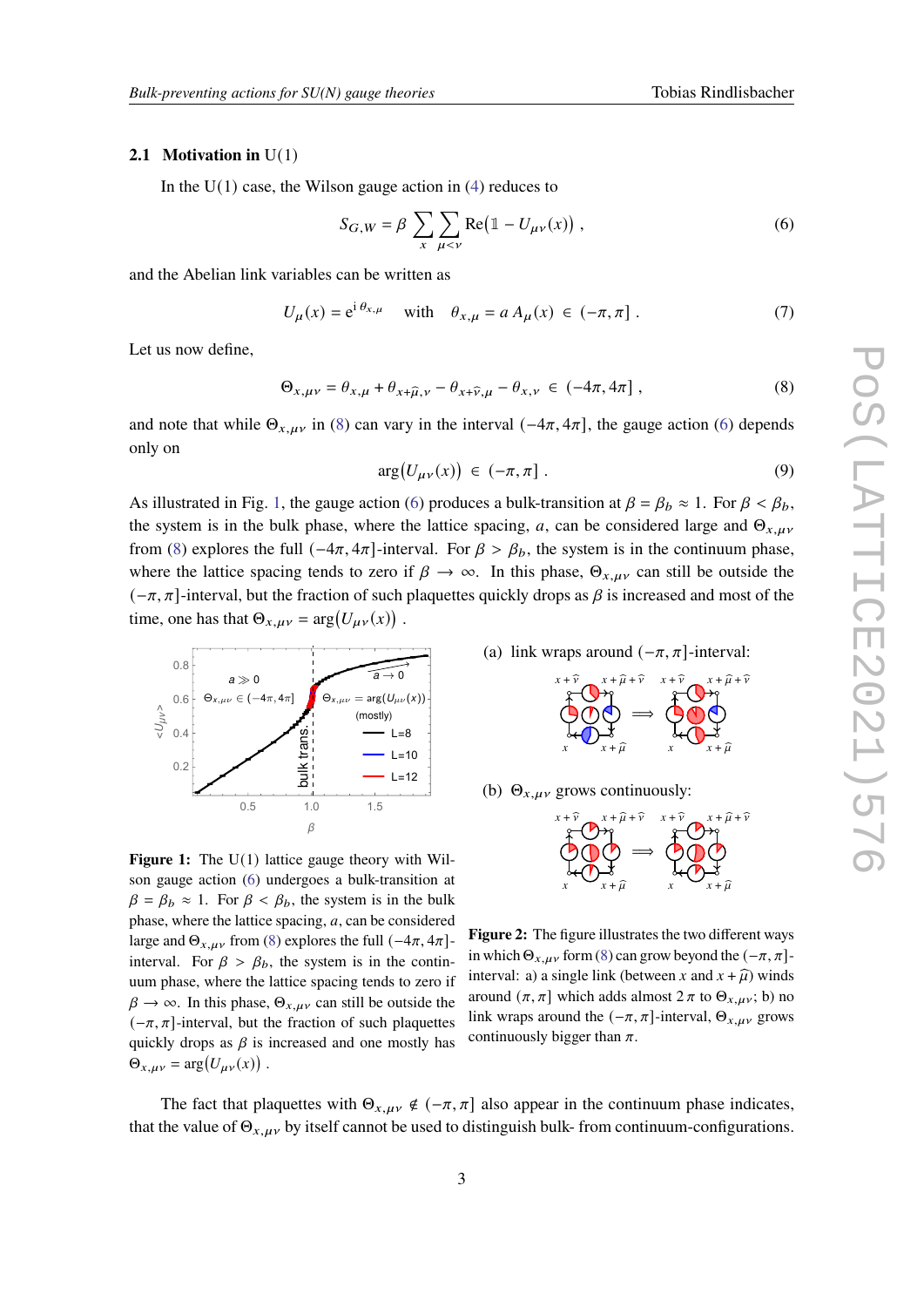However, as illustrated in Fig. [2,](#page-2-2) there are two qualitatively different ways in which plaquettes with  $\Theta_{x,\mu\nu} \notin (-\pi, \pi]$  can be produced when starting from a configuration in which initially  $\Theta_{x,\mu\nu} = \arg(U_{\mu\nu}(x))$  for all plaquettes:

- <span id="page-3-2"></span>(a) one of the links of the plaquette can move across the boundary of the  $(-\pi, \pi]$ -interval and wrap around, which adds roughly  $\pm 2 \pi$  to  $\Theta_{x,\mu\nu}$ . As indicated in part [\(a\)](#page-2-3) of Fig. [2,](#page-2-2) the latter can happen also if  $arg(U_{\mu\nu}(x))$  is close to 0. Also it should be noted that such a wrapping link will produce a shift of almost  $\pm 2 \pi$  in the  $\Theta_{x,\mu\nu}$  of all the plaquettes that contain this link.
- <span id="page-3-0"></span>(b) No link wraps around the  $(-\pi, \pi]$ -interval, but  $\Theta_{x, \mu\nu}$  is already close to the boundary of the  $(-\pi, \pi]$ -interval and finally crosses it. As indicated in part [\(b\)](#page-2-4) of Fig. [2,](#page-2-2) this can only happen if the gauge action cannot sufficiently prevent  $arg(U_{\mu\nu}(x))$  from growing close to  $\pm \pi$ . As this way of "plaquette wrapping" does not involve the wrapping of individual links, it can happen to single plaquettes, and can cause local minima in the gauge action.

As case [\(b\)](#page-3-0) can only occur if individual plaquette angles are allowed to grow close to  $\pm \pi$ , which corresponds to the maximum value of the local action of a plaquette, this case is likely to occur only in the bulk phase, where  $\beta$  is too small and the gauge action cannot grow sufficiently large to oppose the entropy-driven randomization of the links and plaquettes in the lattice system. We will therefore introduce in Sec. [2.3](#page-4-0) a family of actions, which will prevent plaquette wrappings of type [\(b\).](#page-3-0) As it turns out, this is sufficient to get rid of the bulk-transition. First, however, we discuss in Sec. [2.2](#page-3-1) how the plaquette wrapping types [\(a\)](#page-3-2) and [\(b\)](#page-3-0) generalize to the case of non-Abelian  $SU(N)$  lattice gauge theories.

#### <span id="page-3-1"></span>**2.2 Situation in**  $SU(N)$

In order to generalize the discussion from the previous section to  $SU(N)$ , we diagonalize the link variables:

$$
U_{\mu}(x) = V_{x,\mu}^{\dagger} \operatorname{diag} \left( e^{i \theta_{x,\mu}^{(1)}}, \dots, e^{i \theta_{x,\mu}^{(N)}} \right) V_{x,\mu} \quad , \quad \text{where} \quad \sum_{n=1}^{N} \theta_{x,\mu}^{(n)} = 0 , \quad (10)
$$

and do the same with the plaquette variables:

<span id="page-3-3"></span>
$$
U_{\mu\nu}(x) = V_{x,\mu\nu}^{\dagger} \begin{pmatrix} e^{i\theta_{x,\mu\nu}^{(1)}} & & \cdots & \cdots & \cdots & \cdots & \cdots & \cdots & \cdots & \cdots & \cdots & \cdots & \cdots & \cdots & \cdots & \cdots & \cdots & \cdots & \cdots & \cdots & \cdots & \cdots & \cdots & \cdots & \cdots & \cdots & \cdots & \cdots & \cdots & \cdots & \cdots & \cdots & \cdots & \cdots & \cdots & \cdots & \cdots & \cdots & \cdots & \cdots & \cdots & \cdots & \cdots & \cdots & \cdots & \cdots & \cdots & \cdots & \cdots & \cdots & \cdots & \cdots & \cdots & \cdots & \cdots & \cdots & \cdots & \cdots & \cdots & \cdots & \cdots & \cdots & \cdots & \cdots & \cdots & \cdots & \cdots & \cdots & \cdots & \cdots & \cdots & \cdots & \cdots & \cdots & \cdots & \cdots & \cdots & \cdots & \cdots & \cdots & \cdots & \cdots & \cdots & \cdots & \cdots & \cdots & \cdots & \cdots & \cdots & \cdots & \cdots & \cdots & \cdots & \cdots & \cdots & \cdots & \cdots & \cdots & \cdots & \cdots & \cdots & \cdots & \cdots & \cdots & \cdots & \cdots & \cdots & \cdots & \cdots & \cdots & \cdots & \cdots & \cdots & \cdots & \cdots & \cdots & \cdots & \cdots & \cdots & \cdots &
$$

where again,  $\sum_{n=1}^{N} \theta_{x,\mu\nu}^{(n)} = 0$ . As the products of  $V_{x,\mu}$ -matrices, appearing in [\(11\)](#page-3-3) after the last equality sign, mix the eigenvalues of the link variables, the phases of plaquette eigenvalues cannot be represented as a simple sum of individual link-eigenvalue phases. Nevertheless, it is still true that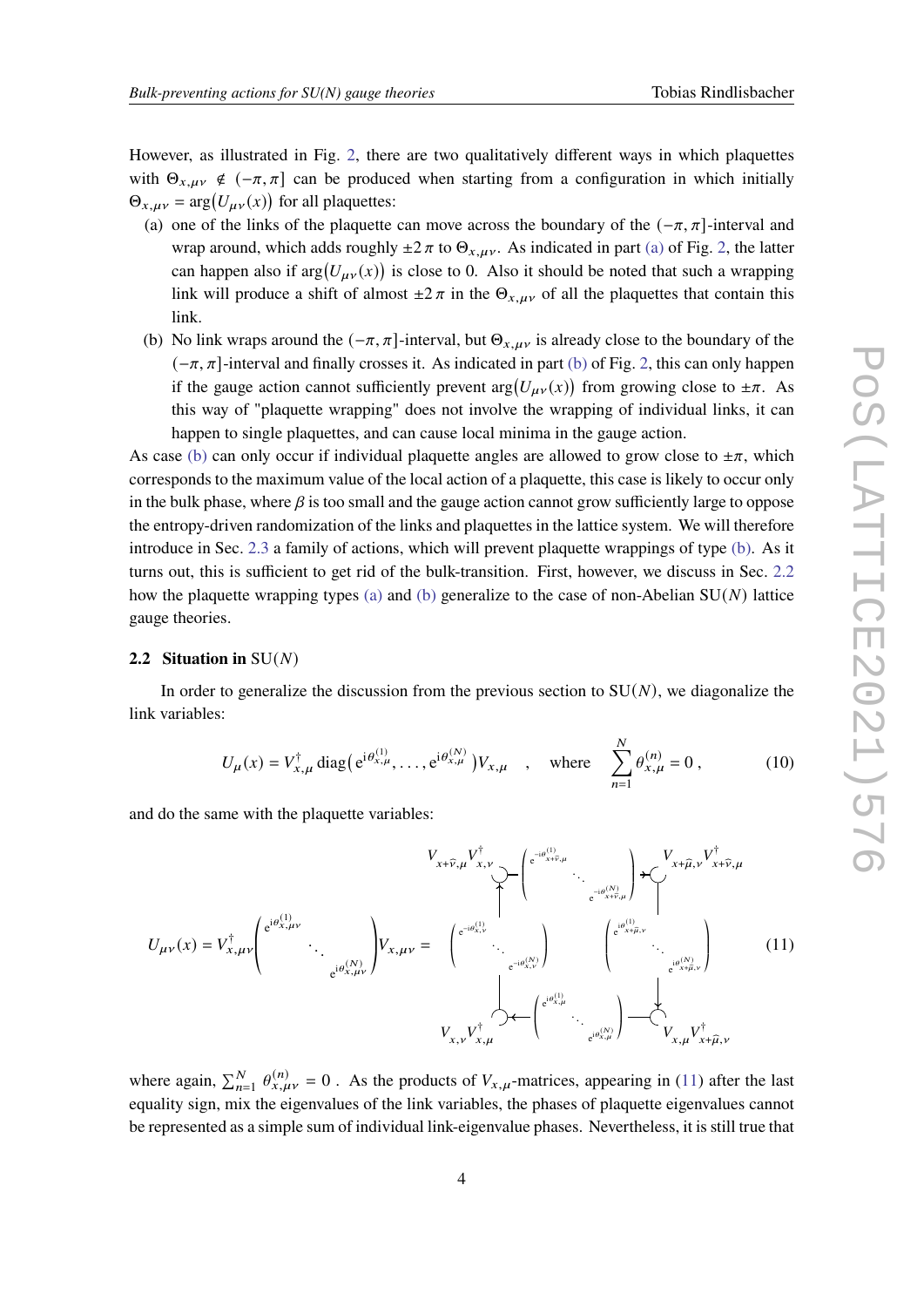each of the plaquette eigenvalues can leave the  $(-\pi, \pi]$ -interval either by obtaining a large shift due to the wrapping of a link, analogous to case [\(a\)](#page-3-2) of  $U(1)$ -discussion in Sec. [2.1,](#page-2-5) or by approaching and crossing the  $\pm \pi$ -boundary "smoothly" as in case [\(b\).](#page-3-0) The latter case can be avoided, by preventing the plaquette eigenvalues from approaching the value −1.

### <span id="page-4-0"></span>**2.3 Bulk-preventing action**

To prevent plaquettes from having eigenvalues close to  $-1$ , we introduce the following family of gauge actions ( $n \geq 1$ ):

<span id="page-4-1"></span>
$$
S_{G,b} = \frac{2\gamma}{nN} \sum_{x} \sum_{\mu < \nu} \text{tr}\big(\big(\Omega^{\dagger}_{\mu\nu}(x)\Omega_{\mu\nu}(x)\big)^{-n} - \mathbb{1}\big) \quad , \quad \text{with} \quad \Omega_{\mu\nu}(x) = \big(\mathbb{1} + \underbrace{U_{\mu\nu}(x)}_{\text{plaquette}}\big)/2. \tag{12}
$$

The form of the actions [\(12\)](#page-4-1) was inspired by the dislocation-prevention action introduced in [\[3\]](#page-8-2). The naive continuum limit of [\(12\)](#page-4-1) is the same as for the Wilson gauge action  $S_G$ . This can be seen by writing  $U_{\mu\nu}(x) = \exp(i s F'_{\mu\nu}(x))$ , with  $s F'_{\mu\nu} = a^2 F_{\mu\nu} + O(a^3)$  and expanding two action in power series in s. One then finds:

<span id="page-4-2"></span>
$$
\frac{2}{n}\operatorname{tr}\left(\left(\Omega_{\mu\nu}^{\dagger}(x)\Omega_{\mu\nu}(x)\right)^{-n}-1\right)=\operatorname{Re}\operatorname{tr}\left(1-U_{\mu\nu}(x)\right)+s^{4}\frac{1+n}{8}\left(\operatorname{tr}\left(F_{\mu\nu}'(x)F_{\mu\nu}'(x)\right)/2\right)^{2}+O\left(s^{6}\right),\tag{13}
$$

which means that for  $(a \to 0)$ , which implies also  $(s \to 0)$ , the two actions, [\(12\)](#page-4-1) and [\(4\)](#page-1-2) are equivalent.

The actions [\(12\)](#page-4-1) introduce an infinite potential barrier between bulk and continuum configurations. This is sufficient to ensure, that if we start a simulation from a cold configuration (all link variables equal to the identity) and use a hybrid Monte carlo (HMC) algorithm to update the gauge system, no bulk configurations will be produces.

One could infer, that this procedure yields a non-ergodic update algorithm. But, one should keep in mind, that the part of the configuration space that is not sampled, is irrelevant for the continuum limit of the theory. The algorithm prevents ensemble averages of the lattice system from being contaminated (or even dominated) by bulk-configurations. This should allow one to extract continuum physics also at stronger coupling. The same effect could be achieved by defining a modified measure, which gives zero weight to bulk-configurations. This would, however, be rather difficult to implement as the latter are hard to identify, once they are created. The use of an action [\(12\)](#page-4-1) in combination with an HMC algorithm is a proxy to achieve the same effect but in a simpler and more economic way.

For  $U(1)$  and  $SU(2)$ , the actions in [\(12\)](#page-4-1) have a similar effect as the topological actions discussed in [\[4–](#page-8-3)[6\]](#page-8-4): the larger the inverse bare coupling  $\gamma$ , the stronger the plaquette values are repelled from  $-1$  resp.  $-1$ . For SU(N) with  $N > 2$  the effect of [\(12\)](#page-4-1) is different from the one of the topological action discussed in [\[6\]](#page-8-4), as for  $N > 2$  the trace of the plaquette does no longer completely determine the plaquette eigenvalues. However, an action which can have a similar effect as our actions [\(12\)](#page-4-1) has been given in [\[7\]](#page-8-5). While for us it was desirable that the actions [\(12\)](#page-4-1) do not prevent topology from fluctuating, there have also been attempts to find actions which keep the topology fixed [\[8\]](#page-8-6).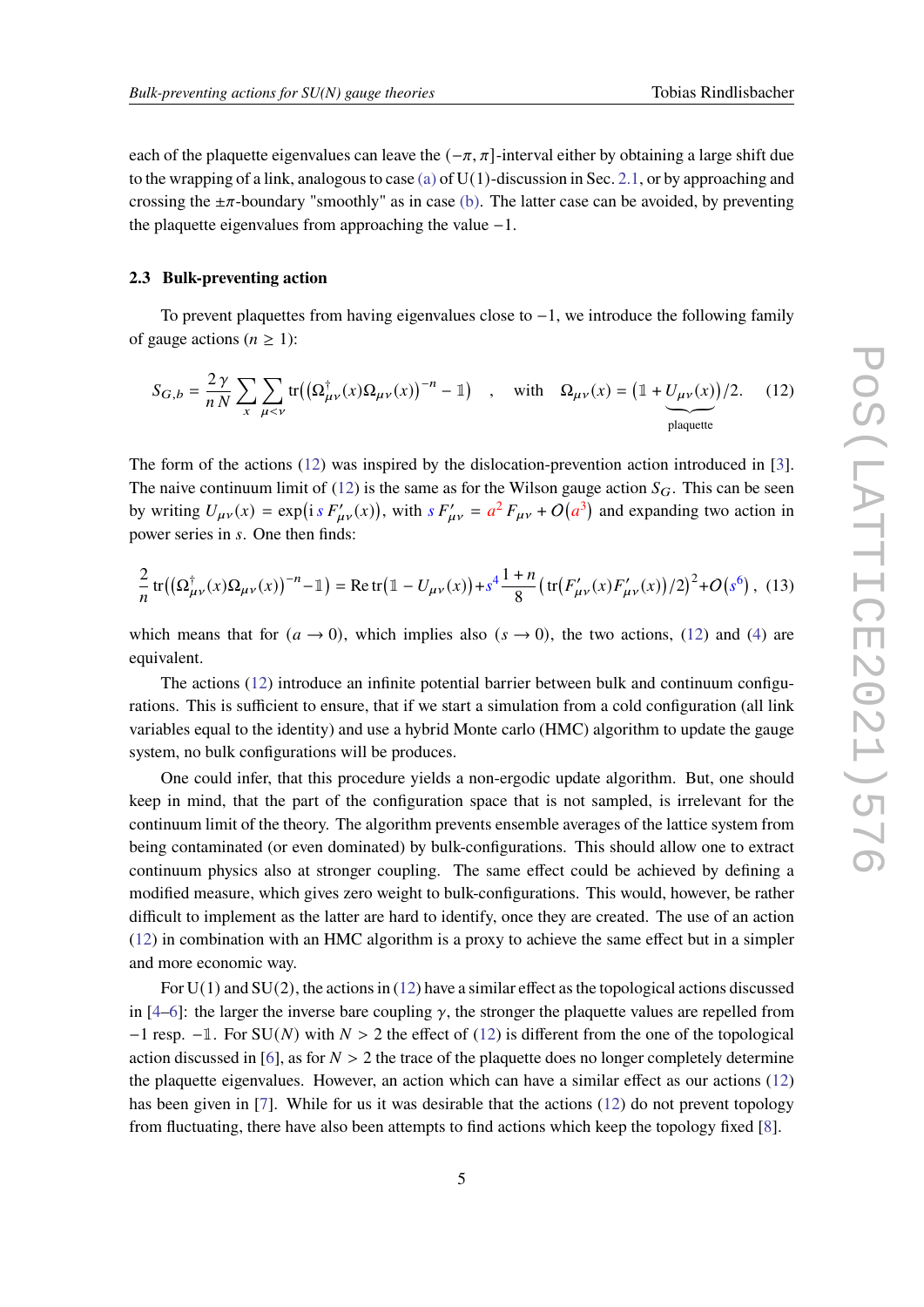#### <span id="page-5-1"></span>**3. Results**

To see whether the bulk-preventing actions [\(12\)](#page-4-1) deserve their name and how well they are able to reproduce the same weak coupling results as the Wilson gauge action, we carried out simulations with pure gauge SU(2), pure gauge SU(5) and SU(3) with  $N_f = 4$  Wilson fermion flavours. With the Wilson gauge action, all three of these theories enter a bulk phase for sufficiently small values of the inverse gauge coupling  $\beta$ . For pure gauge SU(2), the transition from continuum- to bulk-phase is of second order, while for pure gauge  $SU(5)$  and the fermionic  $SU(3)$ -theory with sufficiently large  $\kappa$ , the transition is of first order. In the following we will discuss the three cases separately. We use the version of [\(12\)](#page-4-1) with  $n = 2$ . As according to [\(13\)](#page-4-2), the Wilson gauge action [\(4\)](#page-1-2) and bulk-preventing action [\(12\)](#page-4-1) agree only to order  $O(s^2) \sim O(a^4)$ , the inverse bare couplings  $\beta$  and  $\gamma$ will not be equal in the weak coupling limit, but in general be related by a relative shift.

### **3.1** SU(2) **pure gauge**

In Fig. [3](#page-5-0) we compare results for pure gauge  $SU(2)$ , obtained with the Wilson gauge (WG) action [\(4\)](#page-1-2) and the bulk-preventing (BP) action [\(12\)](#page-4-1). The data is plotted as function of  $\beta - 5/3$ (WG) and  $\gamma$  (BP). The shift in  $\beta$  has been determined by requiring that the spatial deconfinement transition occurs for the two actions at the same value of shifted  $\beta$  and  $\gamma$ .

The first column in Fig. [3](#page-5-0) shows the average plaquette and we note that the shifted  $\beta$  and  $\gamma$  let the plaquette values for the two different actions agree at sufficiently weak coupling. Only below  $\gamma = \beta - 5/3 \approx 1$ , where the Wilson action enters the bulk-phase, the plaquette for the Wilson action starts to deviate. The second column shows the topological susceptibility, which agrees very well for the two actions at weak and at strong coupling. This confirms that our BP action does not block processes which are relevant for topology changes. The last two columns show the temporal Polyakov loop and its variance, which also agree well for the two actions.

<span id="page-5-0"></span>

**Figure 3:** The figure compares for pure gauge SU(2) results for average plaquette (1st column), topological susceptibility (2nd column), temporal Polyakov loop (3rd column) and temporal Polyakov loop variance (4th column), as obtained with the Wilson gauge action [\(4\)](#page-1-2) (orange circles and brown triangles) and the bulk-preventing action [\(12\)](#page-4-1) with  $n = 2$  (black diamonds and blue squares). Plot legends are shown in the first column;  $\gamma = 0$  indicates that only the Wilson action was used to create the corresponding data, while  $\beta = 0$ indicates that only the bulk-preventing action was used.  $N_t = 6$  refers to finite temperature, while  $N_t = 24$ represents the zero-temperature case. The results are shown as function of  $\beta - \frac{5}{3}$  resp.  $\gamma$ .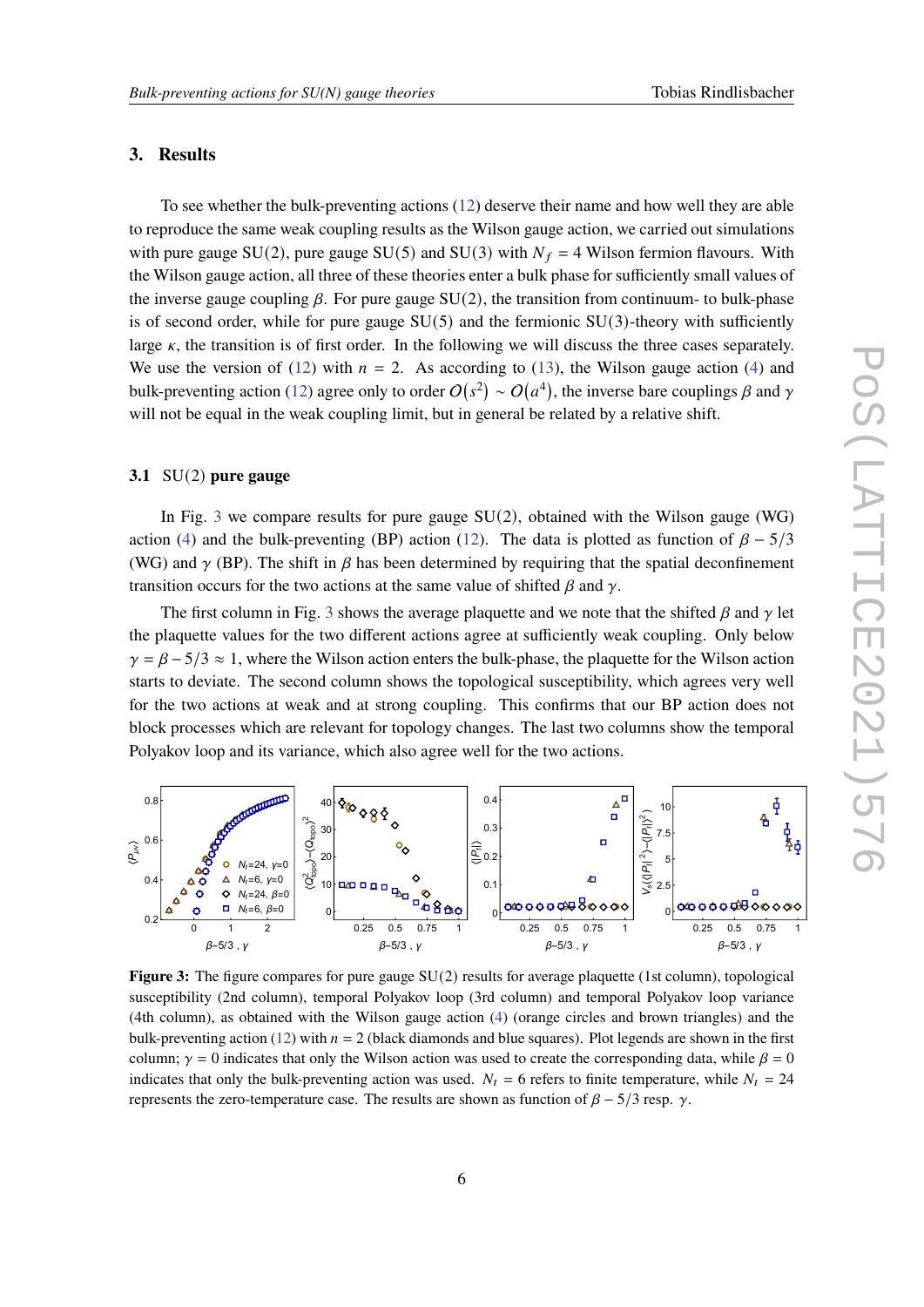<span id="page-6-0"></span>

**Figure 4:** Same as Fig. [3,](#page-5-0) but for pure gauge SU(5).

#### **3.2** SU(5) **pure gauge**

Fig. [4](#page-6-0) provides the same information as Fig. [3](#page-5-0) but for SU(5) instead of SU(2). The shift in  $\beta$ to match  $\gamma$  at week coupling has been determined to be approximately 43/3  $\approx$  14.333. As in the case of pure gauge SU(5) the bulk transition of the Wilson gauge action is no longer of 2nd but of 1st order, the average plaquette, shown in the top-left panel of Fig. [4,](#page-6-0) has for the WG action a discontinuity at  $\gamma = \beta - 43/3 \approx 2.3$ , while for the BP action, the plaquette is completely continuous as function of the inverse coupling  $\gamma$ . In the continuum phase, i.e. for  $\gamma = \beta - 43/3 > 2.3$ , the average plaquette values obtained with the two different actions converge only slowly as function of increasing inverse coupling, while topological susceptibility, average Polyakov loop and Polyakov loop variance agree almost immediately. The finite temperature transition for  $N_t = 6$  occurs in the continuum phase, at around  $\gamma = \beta - 43/3 \approx 2.9$ , so that agreement should be expected. For the WG action, the topological susceptibility seems to jump abruptly at the bulk transitions, while the BP action interpolates more smoothly between the continuum and the asymptotic strong coupling value.

#### **3.3** SU(3) with  $N_f = 4$  Wilson flavours

For the  $SU(3)$  gauge theory, the transition between the continuum and bulk phases is usually a cross-over with the Wilson gauge action. However, if the theory is coupled to fermions, it can happen that the transition turns into first order. In Fig. [5](#page-7-0) we show an example of such a case, where the SU(3) lattice gauge theory is coupled to  $N_f = 4$  mass-degenerate Wilson-clover fermion flavours via 2-step stout smeared links. The hopping parameter is set to  $\kappa = 1.358$ . As can be seen in the first column of Fig. [5,](#page-7-0) for this value of  $\kappa$ , there is no value of  $\beta$  for which the Wilson gauge action [\(4\)](#page-1-2) would allow one to sample a physical phase: for  $\gamma = \beta - 25/6 < 0.4$  the system is in the bulk phase, and for  $\gamma = \beta - 25/6 > 0.4$  the PCAC quark mass,  $m_a$ , is negative. These two unphysical phases are separated by a first order bulk transition at which the PCAC quark mass jumps from a finite positive to a finite negative value. At finite temperature this bulk transition triggers also the deconfinement transition.

With the bulk-preventing action [\(12\)](#page-4-1), the bulk transition is absent and the PCAC quark mass approaches  $m_q = 0$  continuously. The small gap in the data around  $m_q = 0$  is due to the slowing down caused by zero-eigenmodes of the Wilson-Dirac operator when  $m_q \to 0$ . This could be avoided by using e.g. Schrödinger functional boundary conditions.

There are two main observations we would like to point out in connection with Fig. [5:](#page-7-0)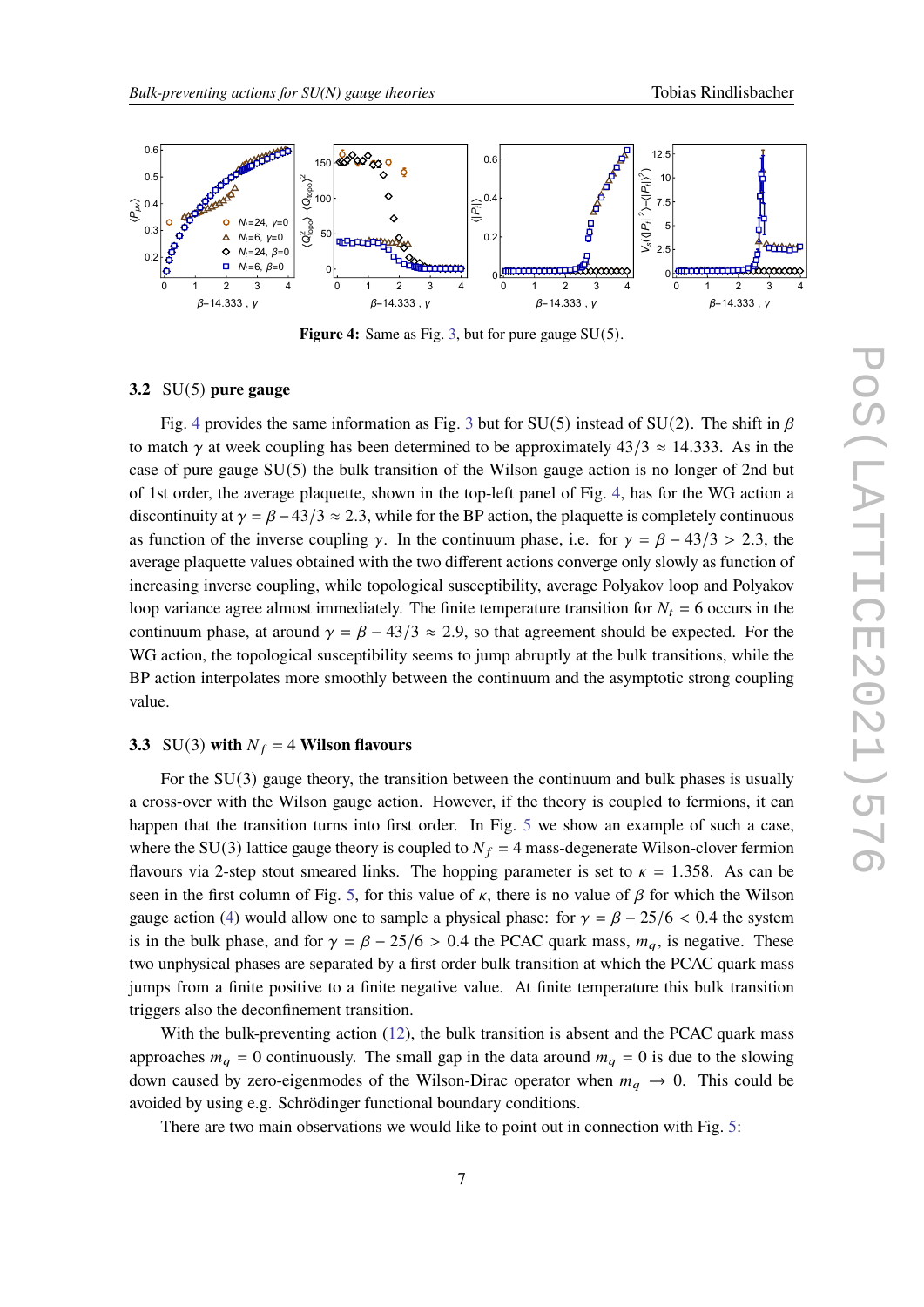- (a) the presence of the bulk transition prevents the Wilson gauge action from resolving the zero-temperature chiral and finite-temperature deconfinement transition. This is visible in the second and third columns of Fig. [5,](#page-7-0) where the chiral condensate and disconnected chiral susceptibility, as well as temporal Polyakov loop and corresponding variance are plotted as functions of the PCAC quark mass  $m_q$ . Results from the two gauge actions agree deep in the strong-coupling and deep in the negative mass phase, but due to the bulk-transition, the Wilson gauge action skips the critical  $m_q$ -values. With the bulk-preventing action on the other hand, there is no discontinuity in  $m<sub>a</sub>$  and the zero-temperature chiral transition near  $m_a = 0$ , as well as the finite-temperature deconfinement transition at  $m_a \approx 0.14$  are resolved.
- (b) As shown in the last column of Fig. [5,](#page-7-0) also when coupled to fermions, fluctuations of the gauge-topology are not hindered by using the bulk-preventing action and HMC updating.

<span id="page-7-0"></span>

**Figure 5:** The figure shows simulation results for an SU(3) lattice gauge theory, coupled via 2-step stout smeared links to  $N_f = 4$  degenerate Wilson clover fermion flavors with hopping parameter  $\kappa = 1.358$ . As in the previous figures, the orange circles and brown triangles correspond, respectively, to zero and finite temperature results obtained with the Wilson gauge action [\(4\)](#page-1-2) and the black diamonds and blue squares to corresponding results obtained with the bulk-preventing action [\(12\)](#page-4-1). The first column shows the PCAC quark mass (top) and average smeared plaquette (bottom) as functions of  $\gamma$  resp.  $\beta - 25/6$ . The remaining columns show the quantities as functions of the PCAC quark mass (obtained from the  $N_t = 24$  data). The second column shows the chiral condensate (top) and disconnected chiral susceptibility (bottom), the third column show the temporal Polyakov loop (top) and corresponding variance (bottom), and the last column shows the topological susceptibility (top) and integrated autocorrelation time of the topological charge (bottom).

# **4. Conclusions & outlook**

We have identified in Sec. [2](#page-1-3) a mechanism which is responsible for the formation of bulkconfigurations in simulations of lattice  $SU(N)$  gage theories using Wilson's plaquette gauge action. We then proposed a one-parameter family of alternative gauge actions, which possess the same